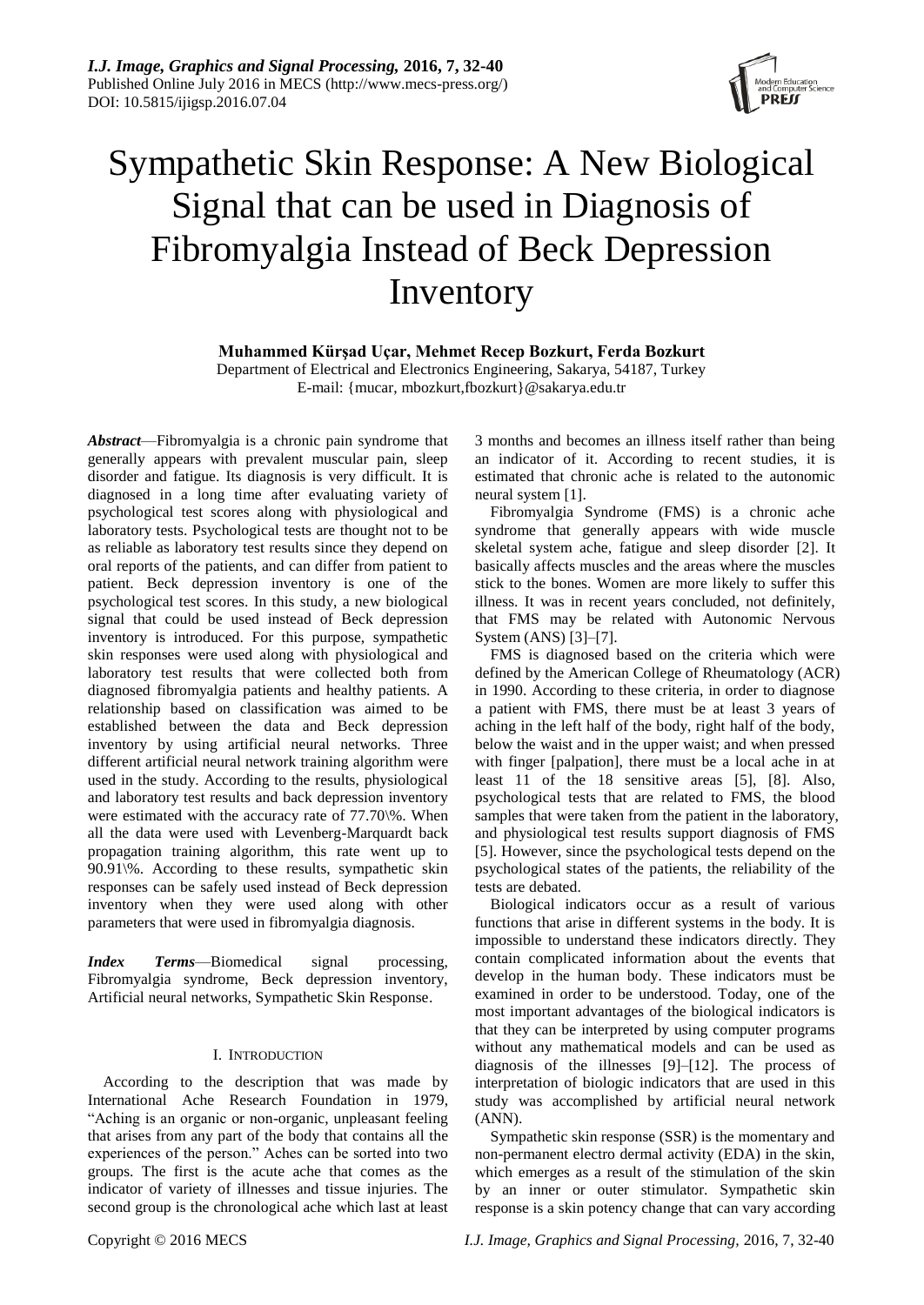to situations like dysfunction of an organ or a system, deformation etc [5]. The studies showed that there is a relationship between sympathetic skin response and autonomic nerve system [5], [13], [14].

# *A. Sympathetic Skin Response, Fibromyalgia Syndrome and Autonomic Nerve System Relationship*

In a study which examines SSR change in patients with FMS, it was found that the delay time parameter on the SSR stimulator that was recorded from the palms and soles of the patients was longer than healthy people [6].

In another study it was shown that there may be a connection between The Hamilton Anxiety Rating Scale [HAM-A] -one of the psychological test used in FMSand SSR [7].

In another study, the relationship between SSR and autonomic nerve system was examined on psychosis patients and the relationship between SSR and psychosis in healthy individuals was rated 82% while this rate is 100% in patients [15].

Ahuja et. Al., in a study in 2003, thought that SSR indicators could be analyzed better using computer programs and concluded that SSR indicators could be used in diagnosis of psychological and psychiatric illnesses that affect the autonomic nerve system [1].

Çakır et. Al. performed electroneuromyographic examination of sympathetic skin response and F wave in order to specify whether there is autonomic dysfunction in fibromyalgia syndrome or not. In the study, it was detected that patients with FMS, in both sides, have higher SSR amplitude value and lower latency value when compared to the control group. This study supports the existence of a variable that shows autonomic dysfunction in the sympathetic nerve system of patients with FMS [16].

In a study that examines sensitive points and relationships with the psychological conditions of a patience with fibromyalgia, relationship between sensitive points and psychological distress, especially somatization, was detected [17].

In fibromyalgia, autonomic nerve system dysfunctions such as sympathetic hyperactivity, parasympathetic hypoacidity, and decline in the sympathetic response can be seen frequently [2]. However, these disorders are not uniquely tied to fibromyalgia and can be seen in many patients who suffer from chronic pain.

In addition to these studies, in the study of Özhan et. Al. in 2012, the relationship between FMS and SSR was examined in detail and it was stated that SSR could be used in diagnosing FMS [3], [5], [18], [19].

# II. MATERIAL AND METHOD

The database used in this study was created under the coverage of the research project which is supported by TÜBİTAK and titled "The evaluation of the HRV, SSR and psychological tests using wavelet transformation and artificial neural networks and determination of the relationships regarding the diagnosis of fibromyalgia."

The database used in this study was established in

Süleyman Demirel University Faculty of Medicine, Department of Physical Medicine and Rehabilitation. The database consists of SSR measurements, laboratory and physiological test results which were collected from 57 FMS patients -who were diagnosed based on ACR 1990 criteria- and 29 healthy participants.

The limit values of the some parameters that are effective on SSR (age, height, weight) needs to be determined before the SSR measurements are obtained in order to make the measurements much more meaningful [3]. In the research, great attention was paid in order to have the subjects' age, weight and height ranges in these limits. The subjects were chosen to be in the range of ages between 20-66, 149-186 cm height and 47-105 kg's of weight.

The related parameters were obtained from the subjects by using a measurement system consisting of finger electrodes and stimulants. For the stimulus, a 20  $\mu$ A of passage current was induced on the FMS patients and healthy subjects via electrodes, and the temporary potential changes in the skin originated as a result of this current value were recorded. As a result of the analysis of the recorded values done with Matlab, the SSR response delay time, maximum amplitude and the time period between the two excitations were obtained [4], [5], [20], [21].

# *A. Artificial Neural Network Analysis Parameters*

In the classifying process that was substantiated in the study, SSR parameters, laboratory test results and physiological test results are used as the input data. For the SSR parameters; the response delay period (SSRLt), maximum amplitude (SSRMaxA) and the time period between the two excitations (SSRTT) were used. For the laboratory test results, C reactive protein test (CRP), rheumatoid factor (RF), white blood cell count (SEDIM), sedimentation test (WCC), hemoglobin count (HG) and hemoglobin platelet (thrombolytic) were used. For the physiological test results; skin temperature, pulse and respiratory rates were used. Back depression inventory values, which are one of the psychological test score, was used as the output data.

- *1) Sympathetic Skin Response Parameters*
	- *a) Sympathetic skin response response delay period (SSRLt):* In the studies related to the examination of SSR parameters, the most used parameter is the response delay period. It is seen, thanks to the studies, that the most meaningful results are obtained from this parameter [5]. As shown in the Fig. 1, when determining the starting point of the SSR response delay, stimulus ending point is used as a base. The time that passes by starting from the introducing the stimulus to the skin and its spreading through the skin to obtaining the response via the electrodes is considered as the delay period.
	- *b) Maximum Amplitude (SSRMaxA):* In the studies where the SSR measurements are used, another parameter is amplitude values obtained from the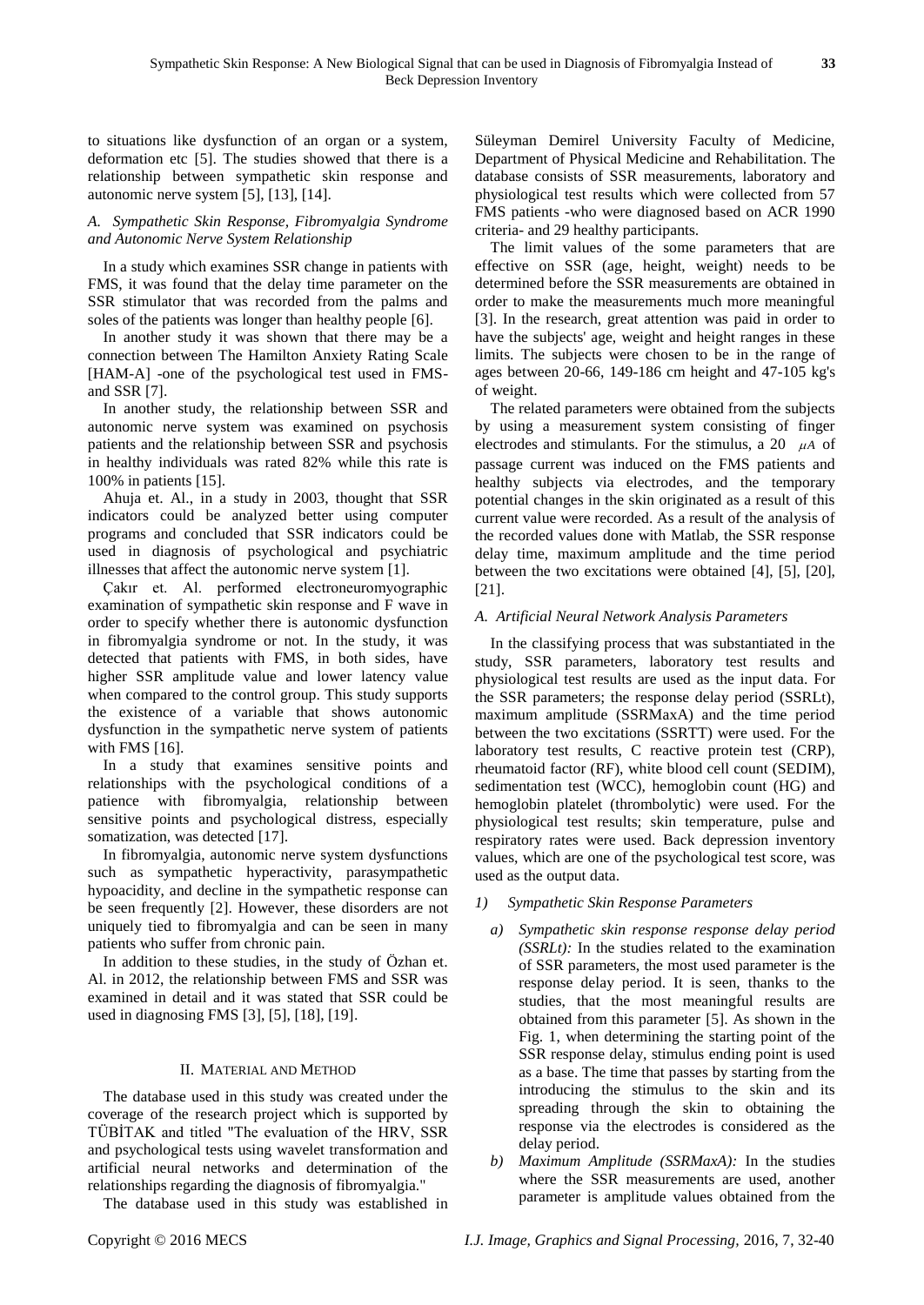SSR waveforms. However, in our study, the maximum amplitude is used. The abrasion in the area as a result of the stimulations induced and the fact that body gets used to the stimulus induced, the amplitude values gets diminished. Thus, the maximum amplitude values were chosen.



Fig.1. An Example Sympathetic Skin Response Waveform [5]

*c) Time period between the two excitations (SSRTT):*  This parameter was defined as the time which passes between the time the impact is made for the SSR measurement and the second impact following the first one.

#### *2) Laboratory test results (Lab)*

The laboratory data parameters and the normal value ranges used in the study are shown in Table 1.

| <b>Test Name</b>                   | Abridgment   | <b>Normal Ranges</b>                              |
|------------------------------------|--------------|---------------------------------------------------|
| C reactive protein<br>test         | <b>CRP</b>   | $0 - 3 mg/l$                                      |
| Rheumatoid factor                  | RF           | $0-15$ <i>IU / ml</i>                             |
| Sedimentation test                 | <b>SEDIM</b> | Varies according to age.<br>and sex $7-25$ mm / s |
| White blood cell<br>count          | <b>WBC</b>   | $5.2 \times 10^3 - 12.4 \times 10^3$ $\mu$        |
| The amount of<br>Hemoglobin        | HG           | $13.6 - 17.2 g/dl$                                |
| Hemoglobin platelet<br>(trombosit) | PLT          | $156.10^3 - 373.10^3$ $\mu$                       |

Table 1. Reference Ranges for Blood Tests in Healthy Adults

#### *3) Physiological test data (Phys*)

As the physiological test results, skin temperature, pulse and respiratory rates were used as data in the study.

#### *4) Beck depression inventory (BDI)*

It is an inventory that calculates the depression level for the depression situations. It was developed by Beck and his friends and it contains 21 questions that measure the individual's state of mind. It was translated into Turkish and the reliability studies were completed. There are 4 answers for each question and the answers are graded with different points as 0-1-2-3. According to the points, they are defined as follows;

- 0-13 : No depression
- 13-24 : Moderate depressive symptoms
- 24-63 : Intense depressive symptoms [5]

In the research, a total of 42 data between the range 0- 13, a total of 40 data between the range of 13-24 and a total of 4 data between the ranges of 24-63 is existent. As the classifying process cannot be carried out with the low number of "4" between the ranges of 24-63, it was combined with the data from the range of 13-24 and they were used in conjunction. Carrying out operations with low data numbers reduce the accuracy rates, thus; they are not considered to be healthy procedures. In the research, BDI was defined as ANN outputs.

We can summarize the parameters used for the classifying process as shown in Table 2.

|  |  | Table 2. Parameters used for the Classification |  |
|--|--|-------------------------------------------------|--|
|  |  |                                                 |  |

|                              | <b>Neural</b><br><b>Network</b><br>Output<br><b>Parameters</b> |                                        | <b>Neural Network Input Parameters</b> |              |
|------------------------------|----------------------------------------------------------------|----------------------------------------|----------------------------------------|--------------|
|                              | Psychological<br>state<br>assessment<br>tests                  | Sympathetic<br>Skin<br><b>Response</b> | <b>Physiological</b><br><b>Test</b>    |              |
|                              | <i>VERBAL</i>                                                  | <i>SSRLt</i>                           | Skin<br>Temperature                    | <b>CRP</b>   |
|                              | $0:$ No pain                                                   | <b>SSRMaxA</b>                         | Pulse                                  | RF           |
| <b>Evaluation Parameters</b> | 1: Mild Pain<br>2: Moderate                                    | SSRTT                                  | Respiratory<br>Rate                    | <i>SEDIM</i> |
|                              | Pain                                                           |                                        |                                        | WBC          |
|                              | 3: Severe Pain                                                 |                                        |                                        | НG           |
|                              | 4: Intolerable<br>Pain                                         |                                        |                                        | PLT          |

#### III. ARTIFICIAL NEURAL NETWORKS

The structure made up of neurons clustered together in order to process the data moving from the point of the most basic biological neural networks is called artificial neural network. This structure is made up of one-way channels for the data to be processed and elements that are connected to each other.

There are three types of networks: Feed-forward network, cascade connection network, feedback network. The cascade connection network is the mono or multilayer network type that has at least one feedback connection with another layer that comes before it [22]. The feedback network is the network type in which at least a cell feeds off of another layer that comes after it [23], [24].

#### *A. Multi-Layer Feed-Forward Neural Networks*

The feed forward network that we used in our analysis procedures is the network type in which the cells in the layers only feed off of the cells that comes one layer before it. In this structure that is created to carry out a specific duty, there are three basic layers. These layers are: input layer, intermediary layer and output layer. The data comes in through the input layer and goes through the intermediary and output layers in one-way step by step [25]. It has a very complicated internal structure. As

Copyright © 2016 MECS *I.J. Image, Graphics and Signal Processing,* 2016, 7, 32-40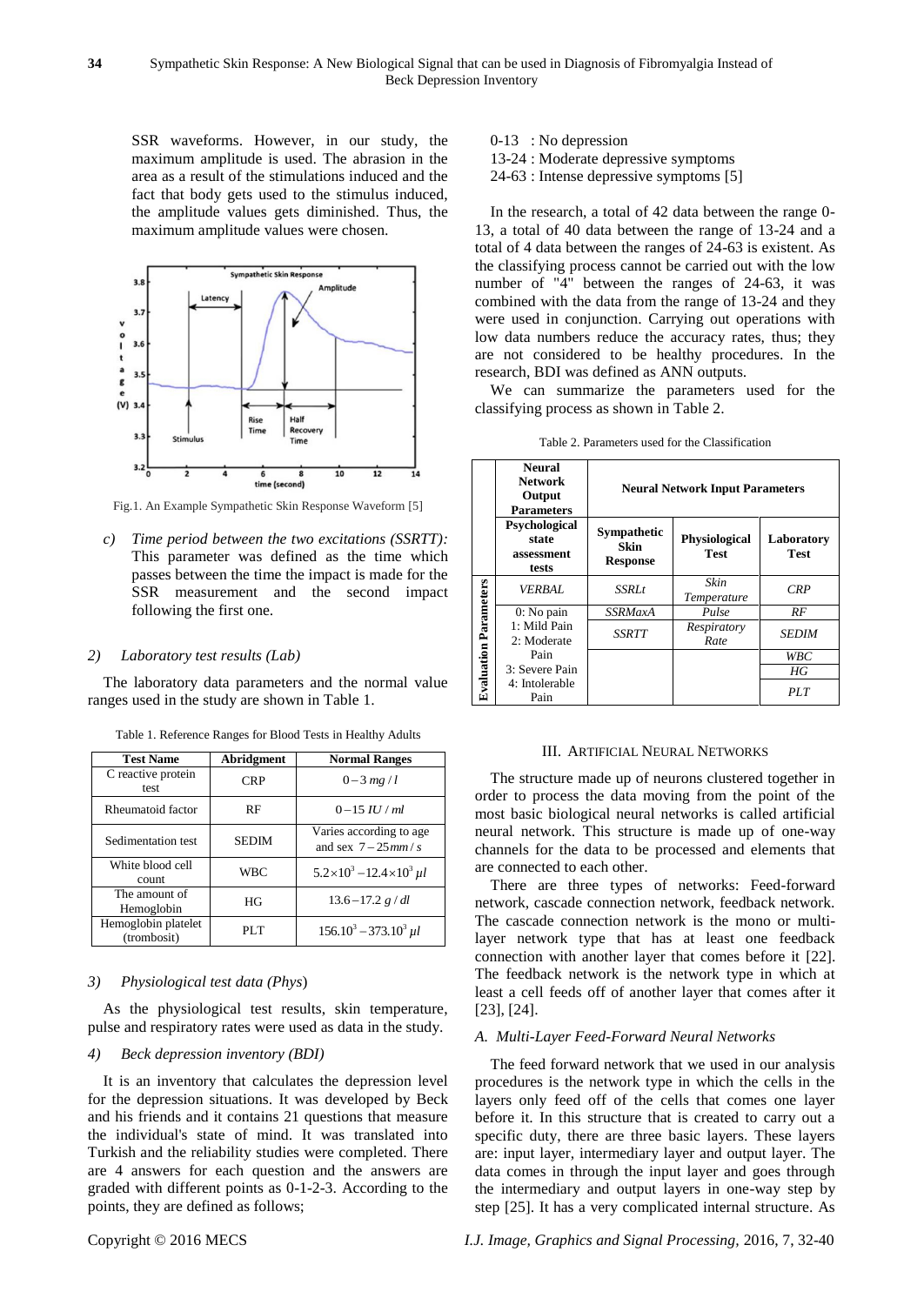shown in the Fig.2., it is a structure made of up several layers [10], [11], [14], [26].

The working principles of the network are as follows:

The information given from the outside is first entered into the input layer. There is a neuron for every single input. Generally, data processing does not take place in this layer. The information received is transmitted to the intermediary layer. The data processing takes place in the intermediary layer.



Fig.2. Structure of Artificial Neural Network

The intermediary layer is a layer that is made up of one or more layers and where the information is essentially processed [11]. It can be referred as the hidden layer most of the time. This layer has a single neuron for every situation in the training set. These neurons contain the predictor variable's values in the process of meeting the desired value. The values obtained as a result of the mathematical calculations are transmitted to the neurons in the output layer. In the output layer, the weighted values are compared that are collected in the intermediary layer. The most weighted predictor value is produced as the output for the relevant category.

These types of ANN's work according to the teacher based learning strategy and the back-propagation learning algorithm is widely used in its training [19], [27]. In our research, the most widely used Levenberg-Marquardt backpropagation (LM), Resilient backpropagation (RP) and Scaled conjugate gradient backpropagation (SCG) were used. These types of ANN's work according to the teacher based learning strategy and the back-propagation learning algorithm is widely used in its training.

The artificial neural network used in the simulation is shown in Fig. 3. Input data count was used as 3-6-9-12 according to the count of the data. The hidden layer count was tuned to maximum of 3 according to performance.



Fig.3. Structure of the Artificial Neural Network \label{ysa}

## *B. Training function*

#### *1) Levenberg-Marquardt backpropagation*

It is a structure that is most used in ANN and it is based on Newton and back propagation algorithm. The input data are transmitted to output layer by going through the hidden layer and it comes out as output after that. The error rate is determined by comparing the output and the real values. The derivative of the error rate is transmitted to the hidden layer again, and it tries to decrease the error rate by altering the weight values of the neurons [26]. The error rate is calculated with the least squares method. Thus, it is ensured that the weight values are altered in a way that can increase the performance rates. However, when examined regarding its speed, this advantage slows ANN down.

The purpose of the algorithm is to obtain the Hessian matrix that is obtained with the second degree derivative according to the weight values of the performance function.

In this expression, *H* symbolizes the Hessian matrix,  $\mu$ <sub>m</sub> symbolizes the Marquardt parameter and *I* symbolizes the unit matrix. *J* symbolizes the first order derivative according to the weights of the network errors of Jocobian matrix.

$$
H(n) = JT(n)J(n) + \mumI
$$
 (1)

$$
J(n) = \frac{\partial e(n)}{\partial w(n-1)}
$$
 (2)

In this expression, *e* symbolizes the network errors vector. The gradient of the network is calculated in this way,

$$
g(n) = JT(n)e(n)
$$
 (3)

And the equation is obtained according to (4) [19].

$$
w(n+1) = w(n) - [H(n)]^{-1} g(n)
$$
 (4)

In the each step of the process of determining the error value, the value of  $\mu_m$  is decreased. The purpose of this is to calculate the weight value which will render the performance function as the smallest [19].

### *2) Resilient backpropagation*

It has a multi-layer network structure. It is used more together with the sigmoid and hyperbolic threshold functions. As these functions limit the infinite input range to a finite output range, they are also known as limiting functions. As the neuron count of the structure increases, the gradient of the function also approaches zero.

The purpose of the algorithm is to reduce the negative effects of the partial derivative [28]. The signal of the partial derivative is used in order to determine the direction of updating the weights. The numerical value found has no effect. The alteration is determined with a different updating. If the derivate of the error functions according to weights are marked the same in both steps,

Copyright © 2016 MECS *I.J. Image, Graphics and Signal Processing,* 2016, 7, 32-40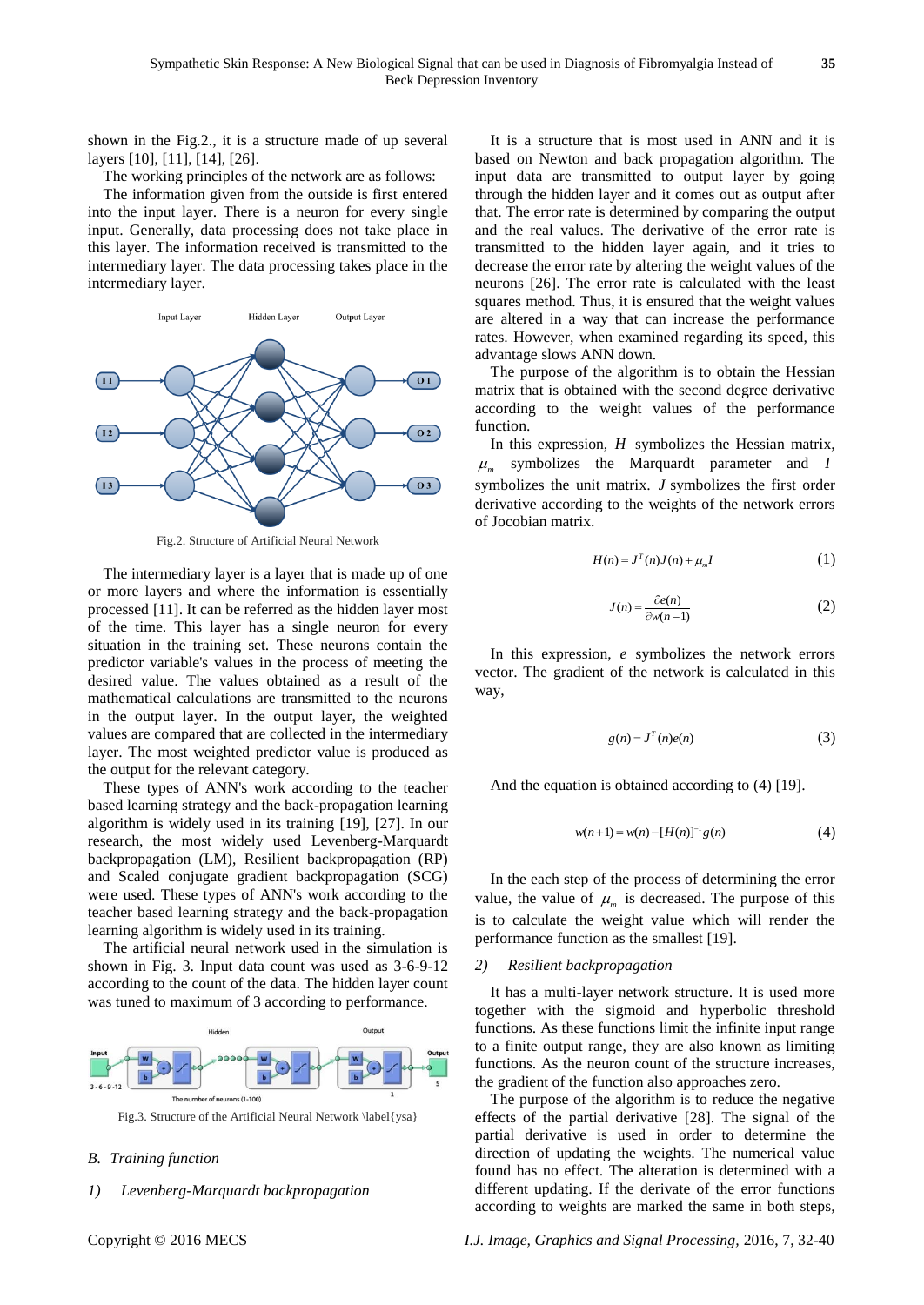the updating process is enhanced with the help of a factor. If the marks are different, it is decreased with the help of a factor. If the value of the derivative is 0, the updating value will stay the same [28]. The weight change directions are symbolized with  $\Delta_{ij}^t$  in the Equation (5), and the amount of the change is shown in the Equation (6) [22]. The most important advantage of this algorithm is its quick adaptability.

$$
\Delta w_{ij}^{\prime} = \begin{cases}\n-\Delta_{ij}, \frac{\partial E^{\prime}}{\partial w_{ij}} > 0 \\
+\Delta_{ij}, \frac{\partial E^{\prime}}{\partial w_{ij}} < 0 \\
0\n\end{cases} \tag{5}
$$

$$
\Delta_{ij}^{t} = \begin{cases}\nn^{+} * \Delta_{ij}^{t-1}, \frac{\partial E^{t-1}}{\partial w_{ij}} * \frac{\partial E^{t}}{\partial w_{ij}} > 0 \\
n^{-} * \Delta_{ij}^{t-1}, \frac{\partial E^{t-1}}{\partial w_{ij}} * \frac{\partial E^{t}}{\partial w_{ij}} < 0 \\
\Delta_{ij}^{t}\n\end{cases} \tag{6}
$$

# *3) Scaled conjugate gradient backpropagation*

Most of the frequently used feed forwarding training algorithms are based on the gradient decreasing algorithms. As the parameters are often determined by the user specifically in these algorithms, they have a poor convergence rate. The detailed calculation methods of the values and the parameters used for this method are explained in Møller (1993) [29] and Williams (1991) [30].

Most of the frequently used feed forwarding training algorithms are based on the gradient decreasing algorithms.

## IV. RESULTS

In the research, in order to evaluate the psychological test scores by using the parameters that are related to fibromyalgia syndrome, they are examined by analyzing them electronically with ANN in MATLAB; and the accuracy rates were calculated and examined.

The neuron counts of 1-100 in certain gaps for different algorithms were used during the analysis with ANN, and when the appropriate outcomes are obtained, it was cut and recorded. Furthermore, the efficiency of the hidden layer count in the multi-layer network was received as one, two or three according to the situation regarding its efficiency.

The database consisting of 86 patients of whom 29 are healthy and 57 are ill, were separated into two parts as approximate 75% training set and 25% test set. The training set consisted of 64 patients of whom 21 are healthy and 43 are ill. The test set consisted of 22 individuals of whom 14 are ill and 8 are healthy.

The accuracy rates of the simulations were calculated using the formula stated below. After all the accuracy rates in all the simulations are received as 100%, the test data were processed.

% Accuracy = 
$$
\frac{The number of subjects found}{Total number of subject} \times 100
$$
 (7)

The parameters and training algorithms that were used in the simulations and test data are shown in the Table 3. According to this, 3 different simulations in 3 different training algorithms carried out as Levenberg-Marquardt backpropagation, resilient backpropagation and scaled conjugate gradient backpropagation. Every parameter that are used for each training algorithm were taken into the simulation one by one. For instance, in the simulation done with Levenberg-Marquardt backpropagation in the second column, the physiological test data was used first. After that, the classification process was carried out by adding the SSR parameters on top and the effect of SSR was observed. In the third step, the laboratory test results were used alone. As done in the second step, the classification process was carried out by adding the SSR parameters on top the laboratory test data, and the effect of the SSR was observed. In the fifth step of the procedure, the physiological test data and the laboratory test data was used together. After that, the SSR parameters were added on top of this data and the effect of the SSR was examined.

Table 3. Classification Process Steps

| <b>Class</b>                              | <b>VERBAL</b> (five class) |              |              |  |  |  |  |
|-------------------------------------------|----------------------------|--------------|--------------|--|--|--|--|
| <b>Classification</b><br><b>Algorithm</b> | <b>MLFFNN</b>              | <b>PNN</b>   | <b>RBFNN</b> |  |  |  |  |
|                                           | <b>SSR</b>                 | SSR          | SSR          |  |  |  |  |
|                                           | Phys                       | Phys         | Phys         |  |  |  |  |
|                                           | $Phys + SSR$               | $Phys + SSR$ | $Phys + SSR$ |  |  |  |  |
| Parameters, datas                         | Lab                        | Lab          | Lab          |  |  |  |  |
|                                           | $Lab + SSR$                | $Lab + SSR$  | $Lab + SSR$  |  |  |  |  |
|                                           | $Phys + Lab$               | $Phys + Lab$ | $Phys + Lab$ |  |  |  |  |
|                                           | $Phys + Lab$               | $Phys + Lab$ | $Phys + Lab$ |  |  |  |  |
|                                           | $+$ SSR                    | $+$ SSR      | $+$ SSR      |  |  |  |  |

In the Table 4, the simulation results that are obtained according to the LM training algorithm are shown. According to this, the training set was trained with 43 ill and 21 healthy individuals. After the training is complete, the analysis of the physiological test data was carried out with ANN. The accuracy rate in this simulation was 77.27%. Of the 14 ill individuals that are used in the test, 10 were categorized correctly and 4 were incorrectly categorized and the accuracy rate was 71.43%. Of the 14 healthy individuals, 7 of them were categorized correctly and 1 of them were categorized incorrectly and the accuracy rate was 87.50%. When the SSR parameters were added on top of the physiological test results, the accuracy rate increased. While the accuracy rate obtained with the laboratory test results was 72.73%, the accuracy rate increased to 77.27% when the SSR parameters were added. The accuracy rate obtained in the simulation where the physiological and the laboratory test results are used together is 77.27%. This rate increased to 90.91% when the SSR parameters were added.

In the Table 5, the results obtained according to the RP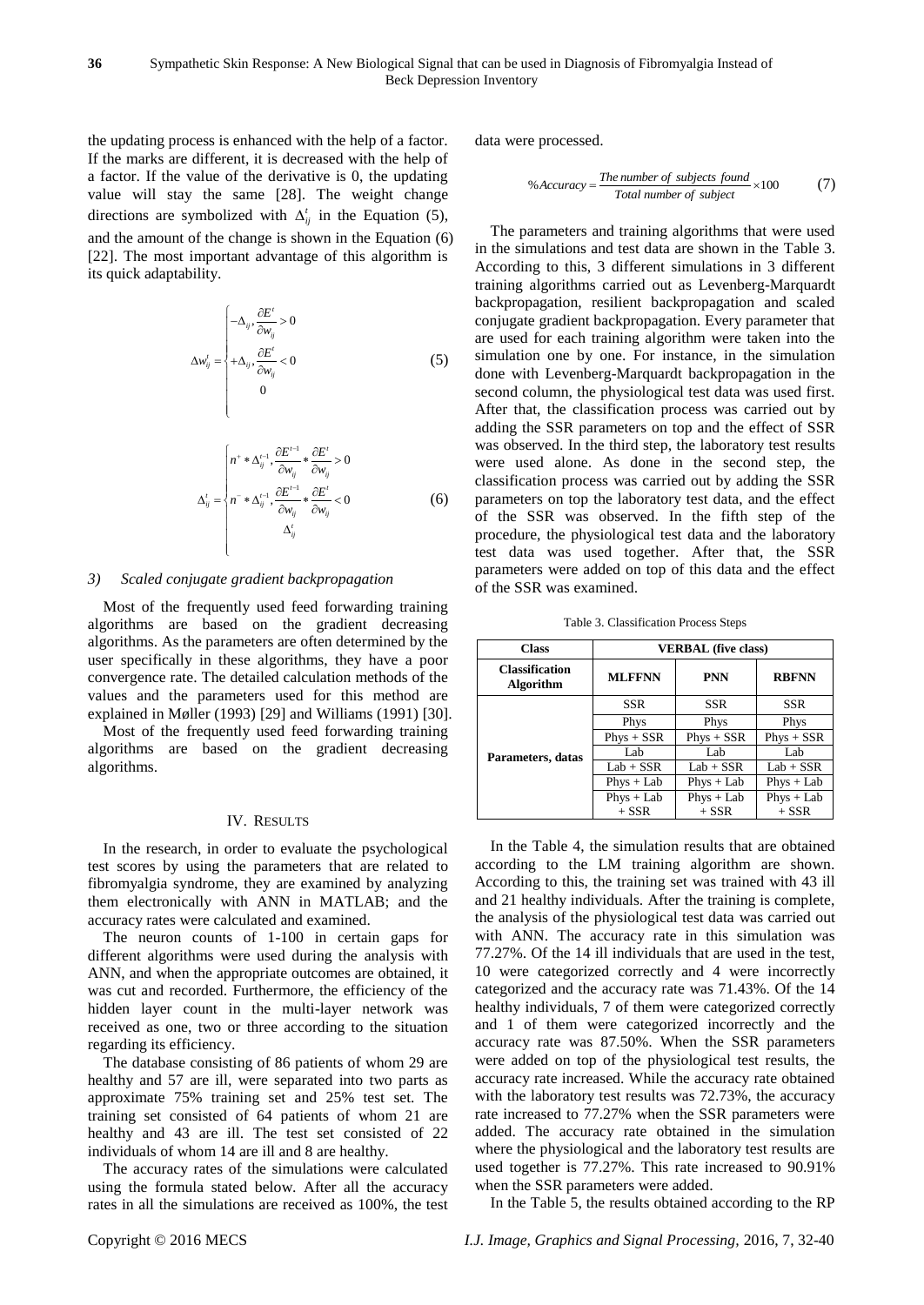training algorithm; and in the Table 6, the results obtained according to the SCG training algorithm are shown.

Table 4. Classification Results of BDI According to LM Training Algorithm

|                 |   | $\mathbf P$    |                | H            |                | A              |                    |  |
|-----------------|---|----------------|----------------|--------------|----------------|----------------|--------------------|--|
|                 | P | 43             |                | $\mathbf{0}$ |                | 100            |                    |  |
| <b>Training</b> | н | $\mathbf{0}$   |                | 21           |                |                | 100                |  |
|                 | М |                |                |              |                |                | 100                |  |
|                 |   |                | <b>Phys</b>    |              |                | $Phys + SSR$   |                    |  |
|                 |   | P              | H              | A            | $\mathbf P$    | H              | A                  |  |
|                 | P | 10             | $\overline{4}$ | 71.43        | 12             | $\overline{c}$ | 85.71              |  |
|                 | H | 1              | 7              | 87.50        | $\overline{c}$ | 6              | 75.00              |  |
|                 | М |                |                | 77.27        |                | 81.82          |                    |  |
|                 |   |                | Lab            |              |                | $Lab + SSR$    |                    |  |
|                 |   | $\mathbf{P}$   | H              | $\mathbf{A}$ | P              | H              | A                  |  |
| <b>Test</b>     | P | 10             | $\overline{4}$ | 71.43        | 10             | 4              | 71.43              |  |
|                 | H | $\overline{c}$ | 6              | 75.00        | $\mathbf{1}$   | 7              | 87.50              |  |
|                 | м |                |                | 72.73        |                | 77.27          |                    |  |
|                 |   |                | $Phys + Lab$   |              |                |                | $Phys + Lab + SSR$ |  |
|                 |   | P              | Н              | A            | P              | H              | A                  |  |
|                 | P | 11             | 3              | 78.57        | 14             | $\Omega$       | 100.00             |  |
|                 | H | $\mathbf{1}$   | 7              | 87.50        | $\overline{c}$ | 6              | 75.00              |  |
|                 | М |                |                | 77.27        |                |                | 90.91              |  |

P Patient, H Healty, A Accuracy (%), M Mean

Table 5. Classification Results of BDI According to RP training Algorithm

|                 |   | P              |                | H            |             |                | A                  |  |
|-----------------|---|----------------|----------------|--------------|-------------|----------------|--------------------|--|
| <b>Training</b> | P | 43             |                | $\mathbf{0}$ |             | 100            |                    |  |
|                 | Н | $\overline{0}$ |                | 21           |             | 100            |                    |  |
|                 | М |                |                |              |             |                | <b>100</b>         |  |
|                 |   |                |                | <b>Phys</b>  |             |                | $Phys + SSR$       |  |
|                 |   | P              | Н              | A            | P           | Н              | A                  |  |
|                 | P | 10             | 4              | 71.43        | 12          | $\overline{c}$ | 85.71              |  |
|                 | H | 1              | 7              | 87.50        | 3           | 5              | 62.50              |  |
|                 | М |                |                | 77.27        |             |                | 77.27              |  |
|                 |   |                |                | Lab          | $Lab + SSR$ |                |                    |  |
|                 |   | P              | Н              | A            | P           | Н              | A                  |  |
| <b>Test</b>     | P | 10             | 4              | 71.43        | 10          | 4              | 71.43              |  |
|                 | Н | 1              | 7              | 87.50        | 1           | 7              | 87.50              |  |
|                 | М |                |                | 77.27        |             |                | 77.27              |  |
|                 |   |                |                | $Phys + Lab$ |             |                | $Phys + Lab + SSR$ |  |
|                 |   | P              | Н              | A            | P           | Н              | A                  |  |
|                 | P | 12             | $\overline{c}$ | 85.71        | 13          | 1              | 92.86              |  |
|                 | Н | 2              | 6              | 75.00        | 2           | 6              | 75.00              |  |
|                 | М | 86.36          |                |              |             | 86.36          |                    |  |

P Patient, H Healty, A Accuracy (%), M Mean

In the Table 7, the summary of the results obtained with the LM, RP and SCG training algorithms is shown.

In the Table 8 and 9, the comparison of the outputs of the simulations are shown. In the Table 8, the physiological test data and simulation output values that are carried out with SSR parameters, in Table 9, the laboratory test results and the simulation output values that are carried out with SSR parameters, and in Table 8 and Table 9, the physiological test results, laboratory

results and the simulation output values that are carried out with the SSR parameters are shown. The groups represent the fact of whether or not the individual is healthy or sick, and the arrays show the numbers that are designated to individuals. The BDI columns is the reference output values for our training set. The output values for the simulations that are carried out with the LM, RP and SCG training algorithms are shown in the columns. The values that are invalid for the reference output are marked with gray color.

Table 6. Classification Results of BDI According to SCG Training Algorithm

|                 |   |              | P              | н              |                |             | $\mathbf{A}$       |  |  |
|-----------------|---|--------------|----------------|----------------|----------------|-------------|--------------------|--|--|
|                 | P |              | 43             | $\overline{0}$ |                | 100         |                    |  |  |
| <b>Training</b> | H |              | $\overline{0}$ | 21             |                |             | 100                |  |  |
|                 | М |              |                |                |                |             | 100                |  |  |
|                 |   |              |                | <b>Phys</b>    |                |             | $Phys + SSR$       |  |  |
|                 |   | P            | $\mathbf H$    | A              | P              | H           | A                  |  |  |
|                 | P | 8            | 6              | 57.14          | 11             | 3           | 78.57              |  |  |
|                 | H | 0            | 8              | 100.00         | $\overline{2}$ | 6           | 75.00              |  |  |
|                 | M |              |                | 72.73          |                | 77.27       |                    |  |  |
|                 |   |              |                | Lab            |                | $Lab + SSR$ |                    |  |  |
|                 |   | P            | H              | A              | P              | H           | A                  |  |  |
| <b>Test</b>     | P | 8            | 6              | 57.14          | 10             | 4           | 71.43              |  |  |
|                 | H | 2            | 6              | 75.00          | $\overline{2}$ | 6           | 75.00              |  |  |
|                 | M |              |                | 63.64          |                | 72.73       |                    |  |  |
|                 |   |              |                | $Phys + Lab$   |                |             | $Phys + Lab + SSR$ |  |  |
|                 |   | P            | H              | A              | P              | H           | A                  |  |  |
|                 | P | 9            | 5              | 64.29          | 14             | $\theta$    | 100.00             |  |  |
|                 | H | $\mathbf{1}$ | 7              | 87.50          | 3              | 5           | 62.50              |  |  |
|                 | М |              |                | 72.73          |                |             | 86.36              |  |  |

P Patient, H Healty, A Accuracy (%), M Mean

Table 7. Comparison of the Training Algorithm Outputs \label{ozet}

|                 | LM              | RP              | <b>SCG</b>      |
|-----------------|-----------------|-----------------|-----------------|
|                 | <b>Accuracy</b> | <b>Accuracy</b> | <b>Accuracy</b> |
|                 | $($ %)          | (%)             | (%)             |
| <b>Phys</b>     | 77.27           | 77.27           | 72.73           |
| <b>Phys+SSR</b> | 81.81           | 77.27           | 77.27           |
| Lab             | 72.72           | 77.27           | 63.64           |
| $Lab+SSR$       | 77.27           | 77.27           | 72.73           |
| Phys+Lab        | 81.81           | 86.36           | 72.73           |
| Phys+Lab+SSR    | 90.9            | 86.36           | 86.36           |

#### V. DISCUSSION AND CONCLUSION

In this research the determination of parameters that can be alternatives for the psychological test scores that are taken into consideration in the diagnostics of fibromyalgia syndrome and the increase in the accuracy of the parameters were aimed. The parameters that are analyzed in ANN were processed with different combinations and different training algorithms in the researches done with this aim. With the usage of different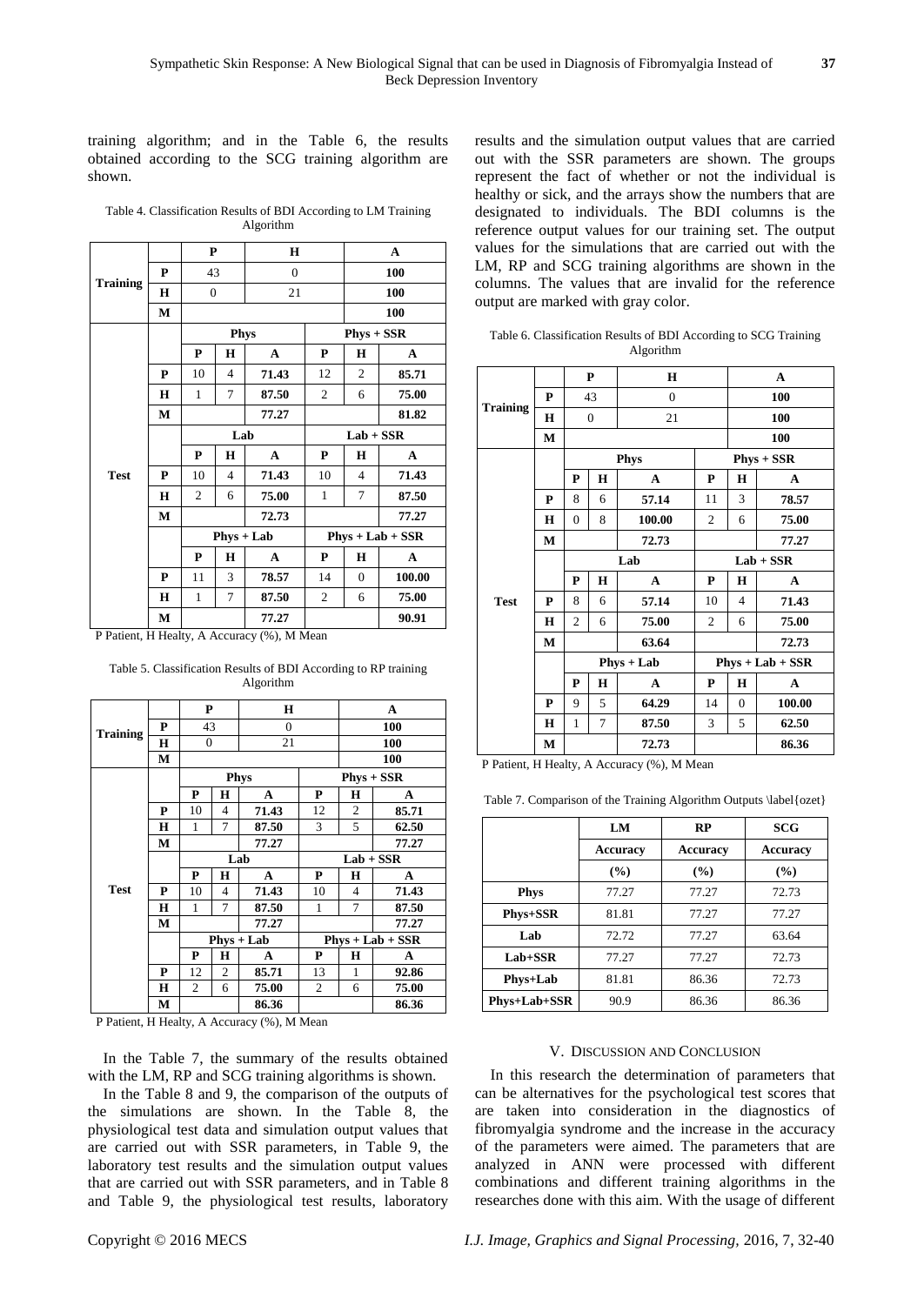training algorithms, the increase in the accuracy rates was ensured. The best training algorithms were determined as LM and SCG.

In diagnosing the illnesses, as only one test data is not used generally, the simulations that are substantiated by using all the test data. As it is summarized in Table 7, the SSR parameters created a positive response in the physiological test results for the LM and SCG training algorithms and the test results obtained in the laboratory, and increased their accuracy. When all the data was used together, it was calculated as 90.90% for LM, 86.36% for RP and 86.36% for SCG. It was found out that when SSR and other test data were used together and analyzed using computer software, they are much more meaningful and interpretable. This result also fits with the previous research results [1], [12].

The success rates obtained for LM, RP, SCG shows that there is a relationship between BDI and SSR and other test results. In the research conducted by Özgöçmen and his colleagues, it was stated that there may be a relationship between SSR and Hamilton Anxiety Rating Scale (HAM-A) which is a psychological test score used in FMS [7]. The result of our research supports this finding. Our research can be considered as an intermediary study to find out the relationships between other psychological test scores and biological indicators. It sheds light on the previous studies and paves the way for the future ones.

The accuracy rates can be increased by adding the new parameters of SSR to simulations by extracting them and using different analysis methods. The biggest disadvantage of the researches was the combination of the two distinct groups at the exit as a result of the data count. In order to compensate for this, the count of the training and the test data can be increased and better results can be obtained.

|                                 | N <sub>0</sub> | <b>BDI</b>     |                | Phys           |                |                  | Phys +SSR        |                  | Lab                     |                         |                | $Lab+SSR$      |                |                  |
|---------------------------------|----------------|----------------|----------------|----------------|----------------|------------------|------------------|------------------|-------------------------|-------------------------|----------------|----------------|----------------|------------------|
| Group                           |                |                | ${\bf LM}$     | RP             | <b>SCG</b>     | ${\bf LM}$       | RP               | <b>SCG</b>       | LM                      | RP                      | <b>SCG</b>     | LM             | RP             | SCG              |
| Healty                          | 26             | $\mathbf{1}$   | $\mathbf{1}$   | $\mathbf{1}$   | $\mathbf{1}$   | $\mathbf{1}$     | $\mathbf{1}$     | $\mathbf{1}$     | $\overline{2}$          | $\mathbf{1}$            | $\overline{2}$ | $\mathbf{1}$   | $\mathbf{1}$   | $\mathbf{1}$     |
| Healty                          | 27             | $\mathbf{1}$   | $\mathbf{1}$   | $\mathbf{1}$   | $\mathbf{1}$   | $\overline{2}$   | $\overline{2}$   | $\mathbf{1}$     | $\mathbf{1}$            | $\mathbf{1}$            | $\mathbf{1}$   | $\mathbf{1}$   | $\mathbf{1}$   | $\overline{2}$   |
| Healty                          | $28\,$         | $\mathbf{1}$   | $\mathbf{1}$   | $\mathbf{1}$   | $\mathbf{1}$   | $\mathbf{1}$     | $\mathbf{1}$     | $\mathbf{1}$     | $\overline{\mathbf{2}}$ | $\mathbf{1}$            | $\overline{2}$ | $\mathbf{1}$   | $\overline{2}$ | $\mathbf{1}$     |
| Healty                          | 19             | $\mathbf{1}$   | $\mathbf{1}$   | $\mathbf{1}$   | $\mathbf{1}$   | $\overline{2}$   | $\overline{2}$   | $\overline{2}$   | $\mathbf{1}$            | $\mathbf{1}$            | $\mathbf{1}$   | $\mathbf{1}$   | $\mathbf{1}$   | $\overline{2}$   |
| Healty                          | 23             | $\mathbf{1}$   | $\mathbf{1}$   | $\mathbf{1}$   | $\mathbf{1}$   | $\mathbf{1}$     | $\mathbf{1}$     | $\mathbf{1}$     | $\mathbf{1}$            | $\mathbf{1}$            | $\mathbf{1}$   | $\mathbf{1}$   | $\mathbf{1}$   | $\mathbf{1}$     |
| Healty                          | 25             | $\mathbf{1}$   | $\mathbf{1}$   | $\mathbf{1}$   | $\mathbf{1}$   | $\mathbf{1}$     | $\mathbf{1}$     | $\mathbf{1}$     | $\mathbf{1}$            | $\mathbf{1}$            | $\mathbf{1}$   | $\mathbf{1}$   | $\mathbf{1}$   | $\mathbf{1}$     |
| Healty                          | 29             | $\mathbf{1}$   | $\mathbf{1}$   | $\mathbf{1}$   | $\mathbf{1}$   | $\mathbf{1}$     | $\overline{2}$   | $\mathbf{1}$     | $\mathbf{1}$            | $\overline{\mathbf{c}}$ | $\mathbf{1}$   | $\overline{2}$ | $\mathbf{1}$   | $\mathbf{1}$     |
| Patient                         | 46             | $\mathbf{1}$   | $\overline{2}$ | $\mathbf{1}$   | $\overline{2}$ | $\mathbf{1}$     | $\mathbf{1}$     | $\mathbf{1}$     | $\mathbf{1}$            | $\mathbf{1}$            | $\mathbf{1}$   | $\mathbf{1}$   | $\mathbf{1}$   | $\mathbf{1}$     |
| Healty                          | 53             | $\mathbf{1}$   | $\overline{2}$ | $\overline{2}$ | $\mathbf{1}$   | $\mathbf{1}$     | $\mathbf{1}$     | $\overline{2}$   | $\mathbf{1}$            | $\mathbf{1}$            | $\mathbf{1}$   | $\mathbf{1}$   | $\mathbf{1}$   | $\mathbf{1}$     |
| Patient                         | 54             | $\mathbf{2}$   | $\overline{c}$ | $\overline{c}$ | $\overline{c}$ | $\overline{c}$   | $\overline{c}$   | $\boldsymbol{2}$ | $\mathbf{1}$            | $\mathbf{1}$            | $\mathbf{1}$   | $\mathbf{1}$   | $\mathbf{1}$   | $\mathbf{1}$     |
| Patient                         | 9              | $\overline{c}$ | 2              | $\overline{c}$ | $\overline{c}$ | $\overline{c}$   | $\overline{c}$   | $\overline{c}$   | $\overline{c}$          | $\mathbf{1}$            | $\mathbf{1}$   | 2              | $\overline{c}$ | $\overline{c}$   |
| Patient                         | 47             | $\overline{c}$ | $\mathbf{2}$   | $\mathbf{1}$   | $\mathbf{1}$   | $\overline{c}$   | $\overline{c}$   | $\mathbf{2}$     | $\overline{c}$          | $\overline{c}$          | $\overline{c}$ | $\overline{c}$ | $\overline{c}$ | $\mathbf{2}$     |
| Patient                         | 48             | $\overline{c}$ | $\mathbf{2}$   | $\overline{c}$ | $\overline{c}$ | $\boldsymbol{2}$ | $\overline{c}$   | $\overline{c}$   | $\sqrt{2}$              | 2                       | $\overline{c}$ | $\mathbf{1}$   | 2              | $\overline{c}$   |
| Patient                         | 49             | $\overline{c}$ | $\mathbf{2}$   | $\overline{c}$ | $\overline{c}$ | $\overline{c}$   | $\overline{c}$   | $\overline{c}$   | $\sqrt{2}$              | $\overline{c}$          | $\mathbf{1}$   | $\overline{c}$ | $\sqrt{2}$     | $\mathbf{1}$     |
| Patient                         | 50             | $\overline{c}$ | $\mathbf{1}$   | $\mathbf{1}$   | $\mathbf{1}$   | $\mathfrak{2}$   | $\overline{c}$   | $\mathfrak{2}$   | $\mathbf{1}$            | $\mathbf{1}$            | $\mathbf{1}$   | $\mathbf{1}$   | $\mathbf{1}$   | $\mathbf{1}$     |
| Patient                         | 51             | $\overline{c}$ | $\mathbf{1}$   | $\mathbf{1}$   | $\mathbf{1}$   | $\overline{c}$   | $\mathbf{1}$     | $\mathbf{1}$     | $\mathbf{1}$            | 2                       | $\overline{c}$ | 2              | 2              | $\overline{c}$   |
| Patient                         | 52             | $\overline{c}$ | $\mathbf{2}$   | $\overline{c}$ | $\overline{c}$ | $\overline{c}$   | $\boldsymbol{2}$ | $\mathfrak{2}$   | $\overline{c}$          | $\overline{c}$          | $\overline{c}$ | $\overline{c}$ | $\mathbf{2}$   | $\mathbf{2}$     |
| Patient                         | 55             | $\overline{c}$ | 2              | $\overline{c}$ | $\mathbf{1}$   | $\mathbf{1}$     | $\overline{c}$   | $\mathbf{1}$     | $\mathbf{1}$            | 2                       | $\mathbf{1}$   | $\mathbf{1}$   | $\overline{c}$ | $\overline{c}$   |
| Patient                         | 56             | $\overline{c}$ | $\overline{2}$ | $\overline{c}$ | $\overline{c}$ | $\mathbf{2}$     | $\mathbf{2}$     | $\mathbf{2}$     | $\overline{c}$          | $\overline{c}$          | $\mathbf{1}$   | $\mathbf{2}$   | $\mathbf{1}$   | $\boldsymbol{2}$ |
| Patient                         | 57             | $\overline{c}$ | $\mathbf{1}$   | $\mathbf{1}$   | $\mathbf{1}$   | $\mathbf{1}$     | $\mathbf{1}$     | $\mathbf{1}$     | $\overline{c}$          | 2                       | $\overline{c}$ | $\overline{c}$ | $\overline{c}$ | $\overline{c}$   |
| Patient                         | 31             | $\overline{c}$ | 2              | $\overline{c}$ | 2              | $\overline{c}$   | $\overline{c}$   | 2                | $\overline{c}$          | $\mathbf{1}$            | 2              | 2              | $\mathbf{1}$   | $\overline{c}$   |
| Patient                         | 40             | $\mathfrak{2}$ | $\overline{c}$ | $\overline{c}$ | $\overline{c}$ | $\overline{c}$   | $\overline{c}$   | $\mathfrak{2}$   | $\mathbf{2}$            | $\overline{c}$          | $\overline{c}$ | $\overline{c}$ | $\mathfrak{2}$ | $\mathbf{1}$     |
| <b>Test Accuracy Percentage</b> |                |                | 77.27          | 77.27          | 72.73          | 81.82            | 77.27            | 77.27            | 72.73                   | 77.27                   | 63.64          | 77.27          | 77.27          | 72.73            |

Table 8. Comparison of the Input and Output Values of Physiological Test, Lab Test Results and SSR Data Based on Algorithms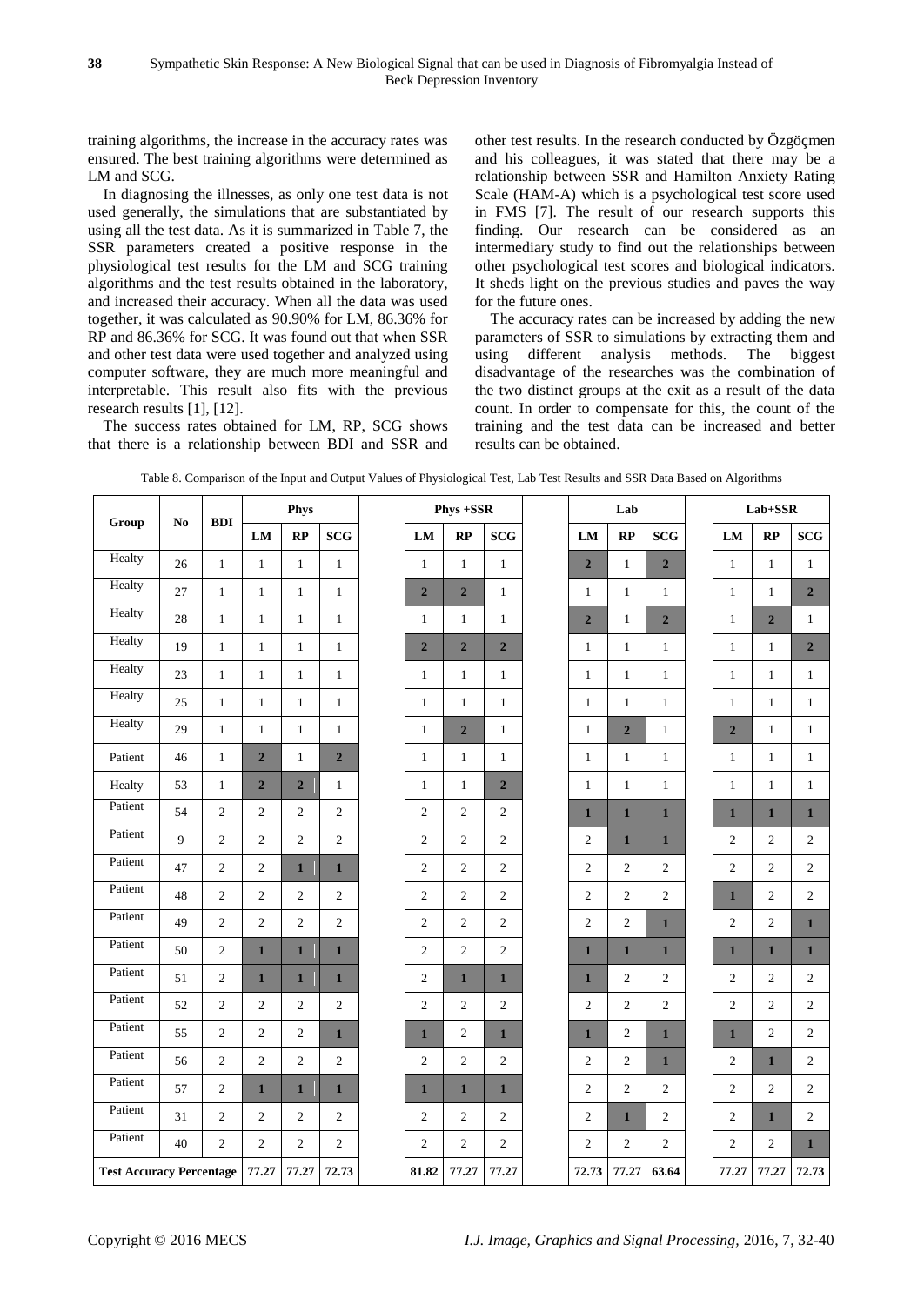|         |                                 |                |                | Phys+Lab       |                               | Phys +Lab+SSR  |                |                |  |
|---------|---------------------------------|----------------|----------------|----------------|-------------------------------|----------------|----------------|----------------|--|
| Group   | No                              | <b>BDI</b>     | ${\bf LM}$     | RP             | $\operatorname{\mathbf{SCG}}$ | LM             | RP             | SCG            |  |
| Healty  | 26                              | $\mathbf{1}$   | $\mathbf{1}$   | $\mathbf{1}$   | $\mathbf{1}$                  | $\mathbf{1}$   | $\mathbf{1}$   | $\mathbf{1}$   |  |
| Healty  | 27                              | $\mathbf{1}$   | $\mathbf{1}$   | $\mathbf{1}$   | $\mathbf{1}$                  | $\mathbf{1}$   | $\overline{2}$ | $\overline{2}$ |  |
| Healty  | 28                              | $\mathbf{1}$   | $\mathbf{1}$   | $\mathbf{1}$   | $\mathbf{1}$                  | $\mathbf{1}$   | $\mathbf{1}$   | $\mathbf{1}$   |  |
| Healty  | 19                              | $\mathbf{1}$   | $\mathbf{1}$   | $\mathbf{1}$   | $\overline{2}$                | $\overline{2}$ | $\mathbf{1}$   | $\mathbf{1}$   |  |
| Healty  | 23                              | $\mathbf{1}$   | $\overline{2}$ | $\mathbf{1}$   | $\mathbf{1}$                  | $\mathbf{1}$   | $\mathbf{1}$   | $\mathbf{1}$   |  |
| Healty  | 25                              | $\mathbf{1}$   | $\mathbf{1}$   | $\mathbf{1}$   | $\mathbf{1}$                  | $1\,$          | $\mathbf{1}$   | $\mathbf{1}$   |  |
| Healty  | 29                              | $\mathbf{1}$   | $\mathbf{1}$   | $\overline{2}$ | $\mathbf{1}$                  | $\mathbf{1}$   | $\overline{2}$ | $\overline{2}$ |  |
| Patient | 46                              | $\mathbf{1}$   | $\mathbf{1}$   | $\mathbf{1}$   | $\mathbf{1}$                  | $\mathbf{1}$   | $\mathbf{1}$   | $\mathbf{1}$   |  |
| Healty  | 53                              | $\mathbf{1}$   | $\mathbf{1}$   | $\mathbf{1}$   | $\mathbf{1}$                  | $\overline{2}$ | $\mathbf{1}$   | $\overline{2}$ |  |
| Patient | 54                              | $\mathfrak{2}$ | $\mathbf{2}$   | $\overline{2}$ | $\sqrt{2}$                    | 2              | $\overline{2}$ | $\overline{c}$ |  |
| Patient | 9                               | $\overline{2}$ | $\mathbf{1}$   | $\mathbf{1}$   | $\mathbf{1}$                  | $\overline{c}$ | $\overline{2}$ | $\overline{c}$ |  |
| Patient | 47                              | $\mathfrak{2}$ | $\overline{c}$ | $\overline{c}$ | $\mathbf{2}$                  | 2              | $\overline{2}$ | $\overline{c}$ |  |
| Patient | 48                              | $\mathfrak{2}$ | $\overline{c}$ | 2              | $\overline{c}$                | $\overline{c}$ | 2              | $\overline{2}$ |  |
| Patient | 49                              | $\mathfrak{2}$ | $\overline{c}$ | $\overline{2}$ | $\sqrt{2}$                    | $\overline{c}$ | $\overline{2}$ | $\overline{c}$ |  |
| Patient | 50                              | $\mathfrak{2}$ | $\mathbf{1}$   | $\mathbf{1}$   | $\mathbf{1}$                  | 2              | 2              | $\overline{c}$ |  |
| Patient | 51                              | $\overline{2}$ | $\overline{c}$ | 2              | $\mathbf{1}$                  | $\overline{2}$ | $\overline{2}$ | $\overline{2}$ |  |
| Patient | 52                              | $\overline{2}$ | $\overline{c}$ | $\overline{2}$ | $\sqrt{2}$                    | $\overline{2}$ | 2              | $\overline{2}$ |  |
| Patient | 55                              | $\overline{2}$ | $\overline{2}$ | $\overline{2}$ | $\mathbf{1}$                  | $\overline{c}$ | $\overline{2}$ | $\overline{c}$ |  |
| Patient | 56                              | $\mathfrak{2}$ | $\overline{c}$ | $\overline{2}$ | $\mathbf{2}$                  | $\overline{2}$ | $\mathbf{1}$   | $\overline{c}$ |  |
| Patient | 57                              | $\overline{2}$ | $\overline{c}$ | $\overline{2}$ | $\sqrt{2}$                    | $\overline{2}$ | $\mathbf{2}$   | $\overline{2}$ |  |
| Patient | 31                              | $\sqrt{2}$     | $\mathbf{1}$   | $\overline{2}$ | $\mathbf{1}$                  | $\overline{2}$ | $\mathbf{2}$   | $\overline{2}$ |  |
| Patient | 40                              | $\sqrt{2}$     | $\overline{c}$ | $\overline{2}$ | $\sqrt{2}$                    | $\mathbf{2}$   | $\overline{c}$ | $\overline{2}$ |  |
|         | <b>Test Accuracy Percentage</b> |                | 77.27          | 86.36          | 72.73                         | 90.91          | 86.36          | 86.36          |  |

Table 9. Comparison of the Input and Output Values of Physiological test, Lab test Results and SSR Data Based on Algorithms

#### **REFERENCES**

- [1] N. D. Ahuja, A. K. Agarwal, N. M. Mahajan, N. H. Mehta, and H. N. Kapadia, "GSR and HRV: its application in clinical diagnosis," in *16th IEEE Symposium Computer-Based Medical Systems, 2003. Proceedings.*, 2003, pp. 279–283.
- [2] Dönmez and N. Erdoğan, "Fibromyalgia Syndrome," *Clin. Dev.*, pp. 60–64, 1990.
- [3] Ozkan, M. Yildiz, S. Bilgin, and E. Köklükaya, ―Measuring the sympathetic skin response on body and using as diagnosis-purposed for lung cancer patients by artificial neural networks.," *J. Med. Syst.*, vol. 34, no. 3, pp. 407–12, Jun. 2010.
- [4] Ö. Özkan, M. Yıldız, and E. Köklükaya, "Improving diagnostic accuracy by supporting the laboratory tests which used for diagnosis of fibromyalgia syndrome with the sympathetic skin response parameters," SAU J. Sci., vol. 15, no. 1, pp. 1–7, 2011.
- [5] Ö. Özkan, "Use of sympathetic skin response along with artificial neural networks in diagnosing of fibromyalgia syndrome," Sakarya University, 2012.
- [6] U. H. Ulas, E. Unlu, K. Hamamcioglu, Z. Odabasi, A. Cakci, and O. Vural, "Dysautonomia in fibromyalgia syndrome: sympathetic skin responses and RR interval analysis.," *Rheumatol. Int.*, vol. 26, no. 5, pp. 383-7, Mar. 2006.
- [7] S. Ozgocmen, T. Yoldas, R. Yigiter, A. Kaya, and O. Ardicoglu, "R-R interval variation and sympathetic skin response in fibromyalgia.," *Arch. Med. Res.*, vol. 37, no. 5, pp. 630–4, Jul. 2006.
- [8] F. Wolfe, H. A. Smythe, M. B. Yunus, R. M. Bennett, C. Bombardier, D. L. Goldenberg, P. Tugwell, S. M. Campbell, M. Abeles, and P. Clark, "The American College of Rheumatology 1990 Criteria for the Classification of Fibromyalgia. Report of the Multicenter Criteria Committee.," Arthritis Rheum., vol. 33, no. 2, pp. 160–72, Feb. 1990.
- [9] E. Yazgan and M. Korürek, *Medical Electronics*, 1st ed. İstanbul: Istanbul Technical University, 1996.
- [10] L. Hudson and M. E. Cohen, *Neural Networks and Artificial Intelligence for Biomedical Engineering*. Wiley-IEEE Press, 2000.
- [11] M. R. Bozkurt, "Preprocessing and Classification of EMG Signals by Using Modern Methods," Sakarya University, 2007.
- [12] M. K. Uçar, M. R. Bozkurt, and F. Bozkurt, ―Determination of New Bio Signal and Tests Alternative to Verbal Pain Scale for Diagnosing Fibromyalgia Syndrome," Int. J. Image, Graph. Signal Process., vol. 8, no. 3, p. 1, Mar. 2016.
- [13] M. Toyokura and H. Takeda, "Waveform of sympathetic skin response in diabetic patients," *Clin. Neurophysiol.*, vol. 112, no. 7, pp. 1229–1236, Jul. 2001.